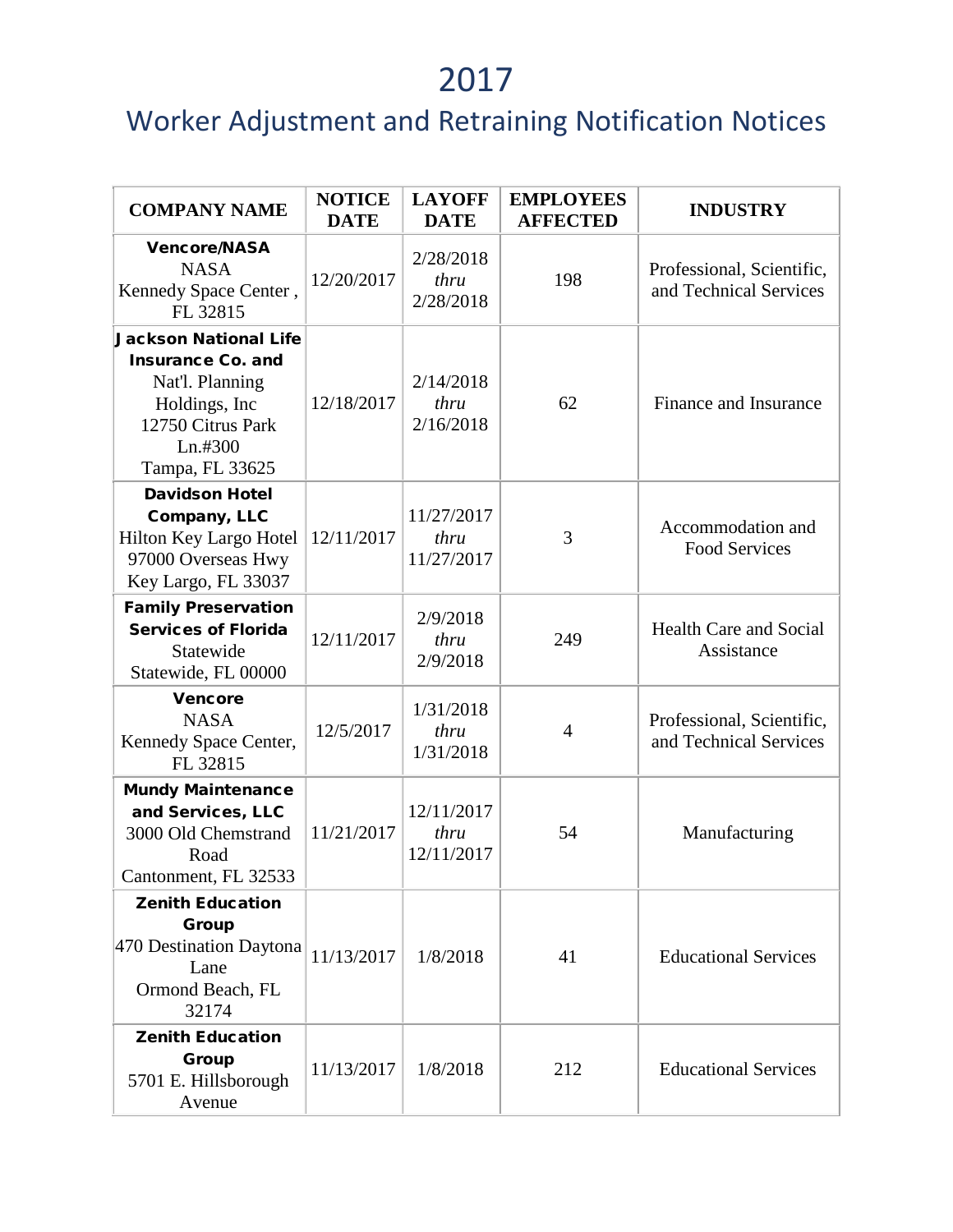| Suite 2300<br>Tampa, FL 33610                                                                                                                  |            |                                  |     |                                                                                          |
|------------------------------------------------------------------------------------------------------------------------------------------------|------------|----------------------------------|-----|------------------------------------------------------------------------------------------|
| <b>Zenith Education</b><br><b>Group</b><br>805 Wells Road<br>Orange Park, FL 32073                                                             | 11/13/2017 | 1/8/2018                         | 53  | <b>Educational Services</b>                                                              |
| <b>St. Johns River Power</b><br>Plant<br>11201 New Berlin Road<br>Jacksonville, FL 32226                                                       | 11/6/2017  | 1/5/2018<br>thru<br>1/5/2018     | 89  | <b>Utilities</b>                                                                         |
| <b>Assurant Valuations</b><br>5701 E. Hillsborough<br>Ave.,<br>Suite 1100<br>Tampa, FL 33610                                                   | 11/2/2017  | 1/2/2018<br>thru<br>3/30/2018    | 62  | Finance and Insurance                                                                    |
| <b>Jackson National Life</b><br><b>Insurance Co. and</b><br>Nat'l Planning Holdings,<br>Inc<br>12750 Citrus Park<br>Ln.#300<br>Tampa, FL 33625 | 11/1/2017  | 12/31/2017<br>thru<br>12/31/2017 | 1   | Finance and Insurance                                                                    |
| <b>Saddle Creek Logistic</b><br>Services, Inc.<br>2562 Cabot Commerce<br>Circle<br>Jacksonville, FL 32226                                      | 11/1/2017  | 1/2/2018<br>thru<br>1/31/2018    | 47  | Transportation and<br>Warehousing                                                        |
| <b>Mosaic Fertilizer, LLC</b><br>660 East County Line<br>Road<br>Plant City, FL 33565                                                          | 10/31/2017 | 12/31/2017<br>thru<br>12/31/2017 | 430 | Manufacturing                                                                            |
| <b>American Medical</b><br>Supplies, Inc.<br>751 Park of Commerce<br>Drive<br>Suite 136<br>Boca Raton, FL 33487                                | 10/30/2017 | 12/31/2017<br>thru<br>12/31/2017 | 40  | <b>Retail Trade</b>                                                                      |
| <b>Arriva Medical LLC</b><br>4252 N.W. 120 Avenue<br>Coral Springs, FL 33065                                                                   | 10/30/2017 | 12/31/2017<br>thru<br>12/31/2017 | 142 | Administrative and<br>Support and Waste<br>Management and<br><b>Remediation Services</b> |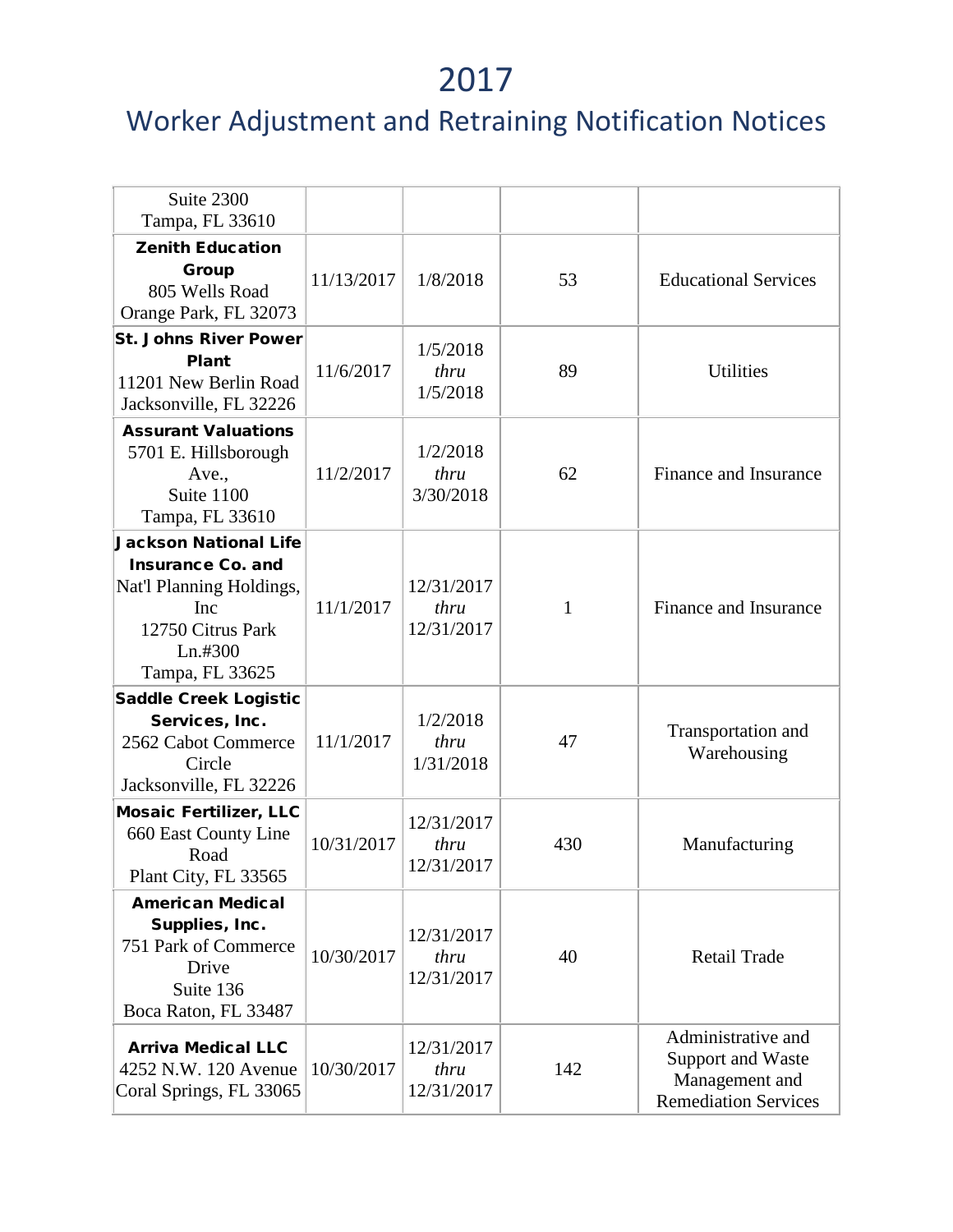| <b>Emeril's Tchoup</b><br>Chop, LLC<br>d/b/a Emeril's Tchoup<br>Chop<br>6300 Hollywood Way<br>Orlando, FL 32819            | 10/27/2017 | 12/31/2017<br>thru<br>12/31/2017 | 66  | Accommodation and<br><b>Food Services</b>                                                |
|----------------------------------------------------------------------------------------------------------------------------|------------|----------------------------------|-----|------------------------------------------------------------------------------------------|
| <b>The Miami Medical</b><br><b>Center</b><br>5959 N.W. 7th Street<br>Miami, FL 33126                                       | 10/27/2017 | 12/22/2017<br>thru<br>12/22/2017 | 180 | <b>Health Care and Social</b><br>Assistance                                              |
| <b>Vencore</b><br><b>NASA</b><br>Kennedy Space Center,<br>FL 32815                                                         | 10/27/2017 | 12/29/2017<br>thru<br>12/29/2017 | 44  | Professional, Scientific,<br>and Technical Services                                      |
| <b>Pre-Cast Specialties,</b><br><b>LLC</b><br>1380 N.E. 48th Street<br>Pompano Beach, FL<br>33064                          | 10/24/2017 | 12/20/2017<br>thru<br>1/31/2018  | 252 | Manufacturing                                                                            |
| <b>The Ritz-Carlton</b><br><b>South Beach</b><br>1 Lincoln Road<br>Miami Beach, FL 33139                                   | 10/23/2017 | 12/8/2017<br>thru<br>12/8/2017   | 281 | Professional, Scientific,<br>and Technical Services                                      |
| <b>Hawks Cay Resort</b><br>61 Hawks Cay Blvd.<br>Duck Key, FL 33050                                                        | 10/18/2017 | 10/15/2017                       | 260 | Accommodation and<br><b>Food Services</b>                                                |
| <b>Professional Surveys</b><br>of Pinellas, Inc.<br><b>Starkey Lakes Facility</b><br>8850 Ulmerton Road<br>Largo, FL 33771 | 10/18/2017 | 10/18/2017<br>thru<br>11/10/2017 | 182 | Professional, Scientific,<br>and Technical Services                                      |
| <b>ValueOptions Federal</b><br>Services, Inc.<br>10199 Southside Blvd.<br>Suite 300<br>Jacksonville, FL 32256              | 10/18/2017 | 12/29/2017<br>thru<br>5/15/2018  | 115 | Finance and Insurance                                                                    |
| <b>Sitel Operating</b><br>Corporation<br>1152 S.W. Business<br>Point Dr.<br>Lake City, FL 32025                            | 10/11/2017 | 12/9/2017<br>thru<br>12/9/2017   | 178 | Administrative and<br>Support and Waste<br>Management and<br><b>Remediation Services</b> |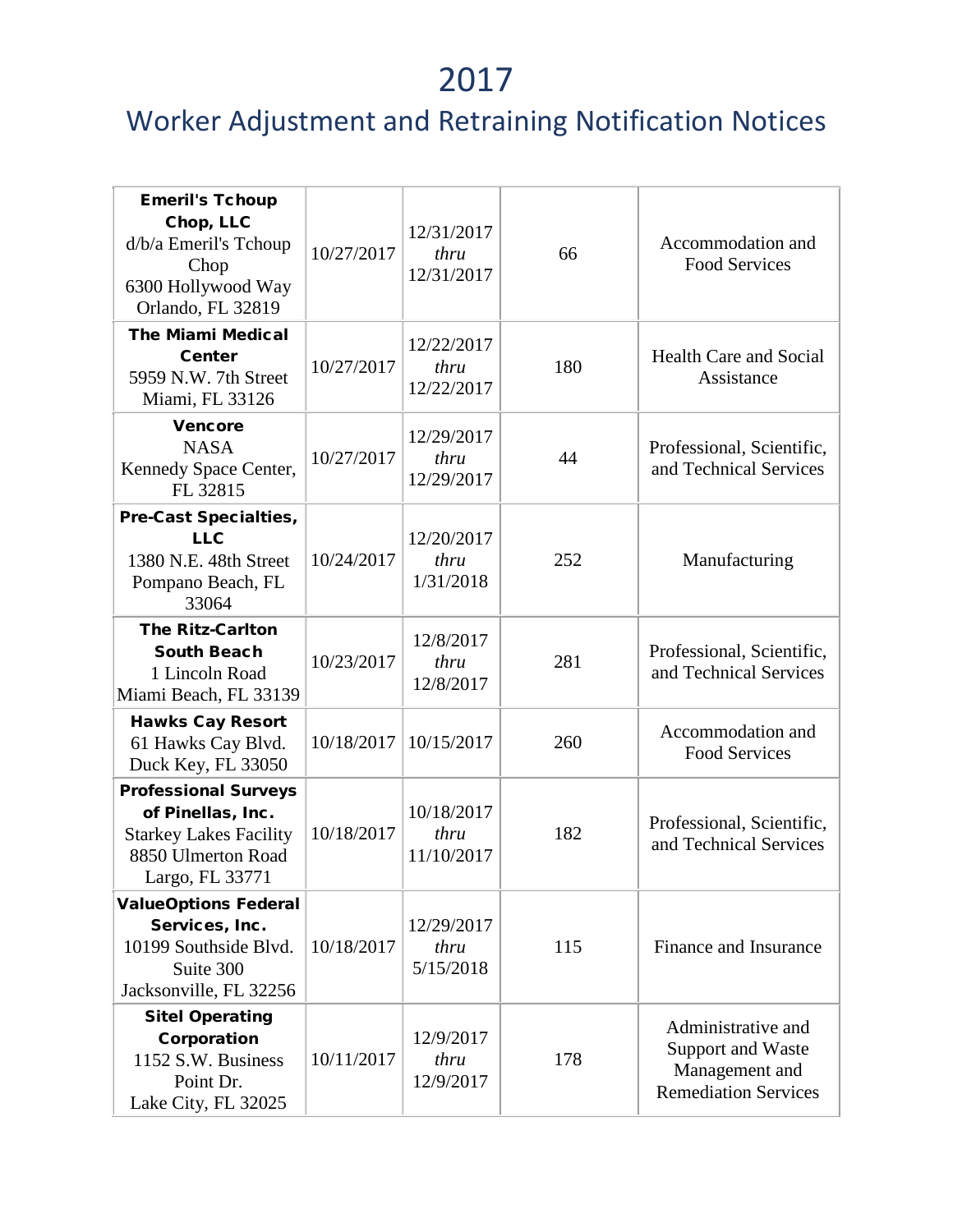| <b>Crothall Healthcare,</b><br>Inc.<br>5200 NE 2nd Avenue<br>Miami, FL 33137                     | 10/3/2017 | 11/30/2017<br>thru<br>11/30/2017 | 82           | Administrative and<br>Support and Waste<br>Management and<br><b>Remediation Services</b> |
|--------------------------------------------------------------------------------------------------|-----------|----------------------------------|--------------|------------------------------------------------------------------------------------------|
| <b>Transitions Optical,</b><br>Inc.<br>9251 Belcher Road<br>Pinellas Park, FL 33782              | 9/29/2017 | 11/30/2017<br>thru<br>11/30/2017 | 18           | Manufacturing                                                                            |
| <b>Vencore</b><br><b>NASA</b><br>Kennedy Space Center,<br>FL 32815                               | 9/28/2017 | 11/30/2017<br>thru<br>1/31/2018  | 312          | Professional, Scientific,<br>and Technical Services                                      |
| <b>PHH Mortgage</b><br>Corporation<br>8800 Baymeadows Way<br>West<br>Jacksonville, FL 32256      | 9/27/2017 | 12/15/2017<br>thru<br>12/29/2017 | 43           | Finance and Insurance                                                                    |
| <b>The Rehabilitation Ctr</b><br>at Hollywood Hill<br>1200 N. 35th Avenue<br>Hollywood, FL 33021 | 9/27/2017 | 9/20/2017<br>thru<br>9/20/2017   | 245          | <b>Health Care and Social</b><br>Assistance                                              |
| <b>Crothall Healthcare,</b><br>Inc.<br>2215 Interstate Drive<br>Lakeland, FL 33805               | 9/26/2017 | 11/27/2017<br>thru<br>11/27/2017 | 183          | Other Services (except<br><b>Public Administration</b> )                                 |
| <b>Orlando Dinner</b><br>Entertainment, Inc.<br>6400 Carrier Drive<br>Orlando, FL 32819          | 9/26/2017 | 9/11/2017<br>thru<br>9/11/2017   | 206          | Arts, Entertainment, and<br>Recreation                                                   |
| <b>PHH Corporation</b><br>8800 Baymeadows Way<br>West<br>Jacksonville, FL 32256                  | 9/21/2017 | 11/17/2017<br>thru<br>12/1/2017  | $\mathbf{1}$ | Finance and Insurance                                                                    |
| Transdev On Demand,<br>Inc.<br>11901 30th Court North<br>St. Petersburg, FL 33716                | 9/18/2017 | 11/8/2017<br>thru<br>11/8/2017   | 39           | Transportation and<br>Warehousing                                                        |
| Luke Brothers, Inc.<br>Statewide<br>Statewide, FL 00000                                          | 9/6/2017  | 11/5/2017<br>thru<br>12/17/2017  | 55           | Administrative and<br>Support and Waste                                                  |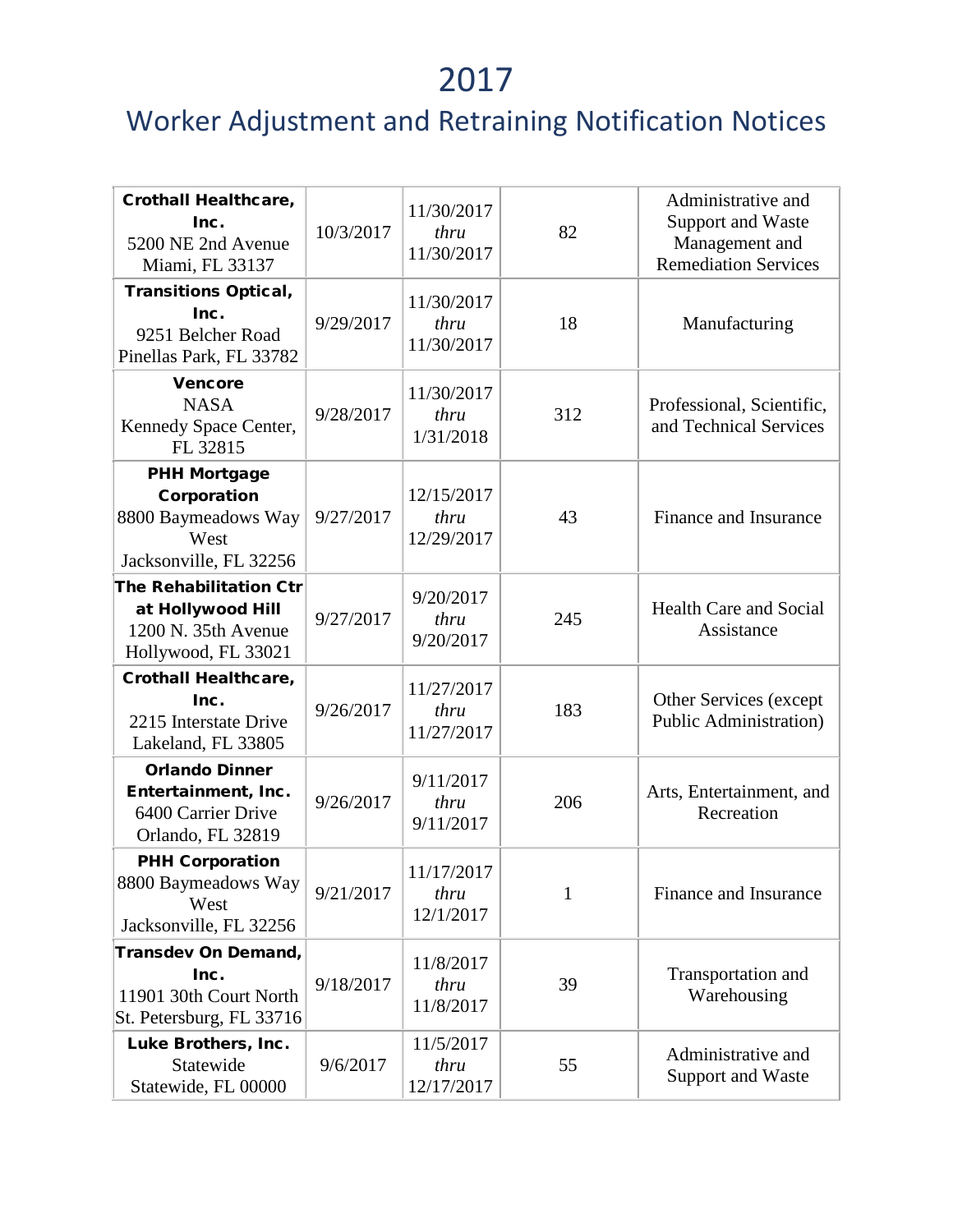|                                                                                                                                                  |           |                                  |                | Management and<br><b>Remediation Services</b>                                            |
|--------------------------------------------------------------------------------------------------------------------------------------------------|-----------|----------------------------------|----------------|------------------------------------------------------------------------------------------|
| <b>Fluor Federal</b><br><b>Solutions LLC</b><br>310 John Tower Rd.,<br>Bldg. 3561<br>Naval Air Station<br>Pensacola, FL 32508                    | 9/1/2017  | 9/30/2017<br>thru<br>9/30/2017   | 145            | Administrative and<br>Support and Waste<br>Management and<br><b>Remediation Services</b> |
| <b>Jackson National Life</b><br><b>Insurance Co. and</b><br>Nat'l. Planning<br>Holdings, Inc.<br>12750 Citrus Park Ln,<br>300<br>Tampa, FL 33625 | 9/1/2017  | 11/1/2017<br>thru<br>11/1/2017   | 10             | Finance and Insurance                                                                    |
| <b>Vencore</b><br><b>NASA</b><br>Kennedy Space Center,<br>FL 32815                                                                               | 8/30/2017 | 10/31/2017<br>thru<br>10/31/2017 | $\overline{2}$ | Professional, Scientific,<br>and Technical Services                                      |
| <b>HSBC</b><br>636 Grand Regency<br>Blvd.<br>Brandon, FL 33510                                                                                   | 8/25/2017 | 10/24/2017<br>thru<br>11/15/2017 | 3              | Finance and Insurance                                                                    |
| <b>Resources for Human</b><br>Development, Inc.<br>Statewide<br>Statewide, FL 00000                                                              | 8/24/2017 | 10/31/2017<br>thru<br>12/31/2017 | 87             | <b>Health Care and Social</b><br>Assistance                                              |
| <b>PHH Mortgage</b><br>Corporation<br>8800 Baymeadows Way,<br>West<br>Jacksonville, FL 32256                                                     | 8/21/2017 | 10/20/2017<br>thru<br>11/3/2017  | 3              | Finance and Insurance                                                                    |
| Southeast Milk, Inc.<br><b>Sunshine State Dairy</b><br>Farms LLC<br>3304 Sydney Road<br>Plant City, FL 33566                                     | 8/9/2017  | 8/31/2017<br>thru<br>10/14/2017  | 52             | Manufacturing                                                                            |
| <b>Vencore</b><br><b>NASA</b><br>Kennedy Space Center,<br>FL 32815                                                                               | 8/8/2017  | 9/29/2017<br>thru<br>12/31/2017  | 53             | Professional, Scientific,<br>and Technical Services                                      |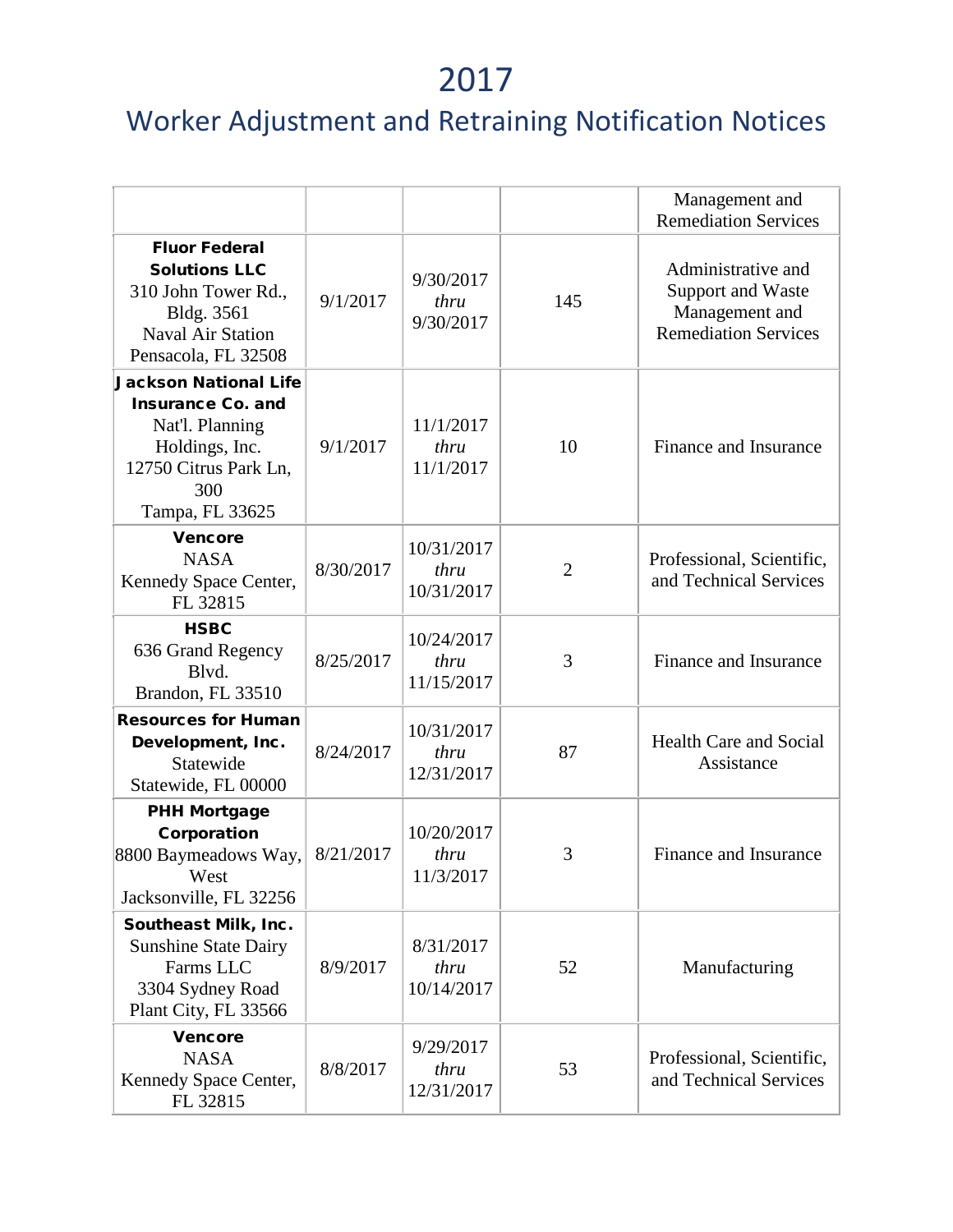| <b>Abacus Technology</b><br><b>Kennedy Space Center</b><br><b>Cape Canaveral AFS</b><br>Kennedy Space Center,<br>FL 32815 | 8/4/2017  | 9/30/2017<br>thru<br>9/30/2017  | 388 | Administrative and<br>Support and Waste<br>Management and<br><b>Remediation Services</b> |
|---------------------------------------------------------------------------------------------------------------------------|-----------|---------------------------------|-----|------------------------------------------------------------------------------------------|
| <b>Enduris Extrusions,</b><br>Inc.<br><b>Various Locations</b><br>Statewide, FL 00000                                     | 8/4/2017  | 9/30/2017<br>thru<br>9/30/2017  | 166 | <b>Wholesale Trade</b>                                                                   |
| YP, LLC<br>4651 Salisbury Road<br>Jacksonville, FL 32256                                                                  | 7/31/2017 | 9/29/2017<br>thru<br>9/29/2017  | 105 | Information                                                                              |
| S-L Snacks FL, LLC<br>A Div. of Snyder's-<br>Lance, Inc<br>700 West Lance Drive<br>Perry, FL 32348                        | 7/26/2017 | 9/29/2017<br>thru<br>12/31/2017 | 101 | Manufacturing                                                                            |
| <b>PHH Mortgage</b><br><b>Corporation &amp; PHH</b><br>Corp.<br>8800 Baymeadows Way<br>West<br>Jacksonville, FL 32256     | 7/21/2017 | 9/22/2017<br>thru<br>10/6/2017  | 15  | Finance and Insurance                                                                    |
| <b>GTO Access Systems,</b><br><b>LLC</b><br>3121 Hartsfield Road<br>Tallahassee, FL 32303                                 | 7/20/2017 | 9/19/2017<br>thru<br>4/16/2018  | 53  | Manufacturing                                                                            |
| Kmart Store #07711<br>20505 South Dixie Hwy<br>Miami, FL 33189                                                            | 7/17/2017 | 9/24/2017<br>thru<br>10/7/2017  | 93  | <b>Retail Trade</b>                                                                      |
| <b>Adolescent TRT Ctr</b><br>of the Palm Bches<br><b>LLC</b><br>4445 Pine Forest Drive<br>Lake Worth, FL 33463            | 7/14/2017 | 9/14/2017<br>thru<br>9/14/2017  | 73  | Health Care and Social<br>Assistance                                                     |
| <b>Gander Mountain</b><br>Various Locations<br>Statewide, FL 00000                                                        | 7/11/2017 | 8/30/2017<br>thru<br>8/30/2017  | 119 | <b>Retail Trade</b>                                                                      |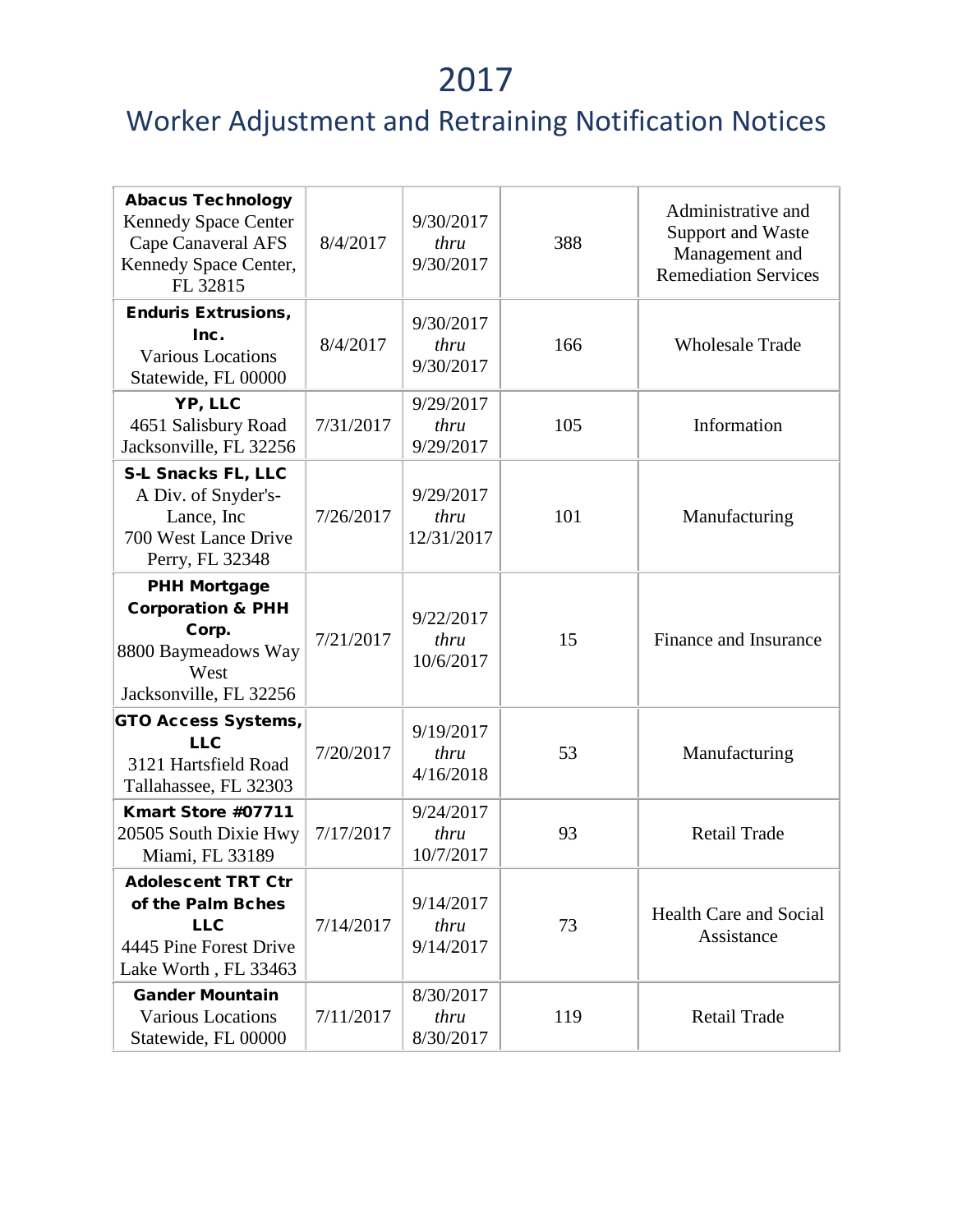| <b>Fluor Federal</b><br><b>Solutions LLC</b><br>Gainesville Job Corps<br>Center<br>5301 N.E. 40th Terrace<br>Gainesville, FL 32609 | 7/3/2017  | 8/31/2017<br>thru<br>8/31/2017  | 125 | <b>Health Care and Social</b><br>Assistance |
|------------------------------------------------------------------------------------------------------------------------------------|-----------|---------------------------------|-----|---------------------------------------------|
| <b>HSBC</b><br>636 Grand Regency<br>Blvd.<br>Brandon, FL 33510                                                                     | 7/3/2017  | 9/1/2017<br>thru<br>10/15/2017  | 197 | Finance and Insurance                       |
| <b>Liberty Medical, LLC</b><br>8881 S. U.S. Highway 1<br>8883 S. U.S. Highway 1<br>Port St. Lucie, FL 34952                        | 6/29/2017 | 8/27/2017<br>thru<br>8/27/2017  | 263 | <b>Wholesale Trade</b>                      |
| <b>PHH Mortgage</b><br>Corporation<br>8800 Baymeadows Way<br>West<br>Jacksonville, FL 32256                                        | 6/26/2017 | 7/28/2017<br>thru<br>7/28/2017  | 1   | Finance and Insurance                       |
| Morrison Healthcare,<br>Inc.<br>Shands, UF Health<br>1600 S.W. Archer Road<br>Gainesville, FL 32610                                | 6/21/2017 | 8/27/2017<br>thru<br>8/27/2017  | 45  | Accommodation and<br><b>Food Services</b>   |
| <b>Central Florida Press,</b><br><b>LLC</b><br>4560 L B McLeod Road<br>Orlando, FL 32811                                           | 6/15/2017 | 8/15/2017<br>thru<br>8/15/2017  | 142 | Manufacturing                               |
| <b>Levy Restaurants</b><br>1482 Buena Vista Drive<br>Lake Buena Vista, FL<br>32830                                                 | 6/8/2017  | 8/1/2017<br>thru<br>8/15/2017   | 193 | Accommodation and<br><b>Food Services</b>   |
| <b>The Orlando Sentinel</b><br>633 N. Orange Avenue<br>Orlando, FL 32801                                                           | 6/8/2017  | 8/25/2017<br>thru<br>12/29/2017 | 115 | Information                                 |
| Sodexo, Inc. and<br><b>Affiliates</b><br><b>Tenet North Shore</b><br>Medical Ctr.<br>1100 NW 95th Street<br>Miami, FL 33150        | 6/5/2017  | 7/27/2017<br>thru<br>7/27/2017  | 65  | Accommodation and<br><b>Food Services</b>   |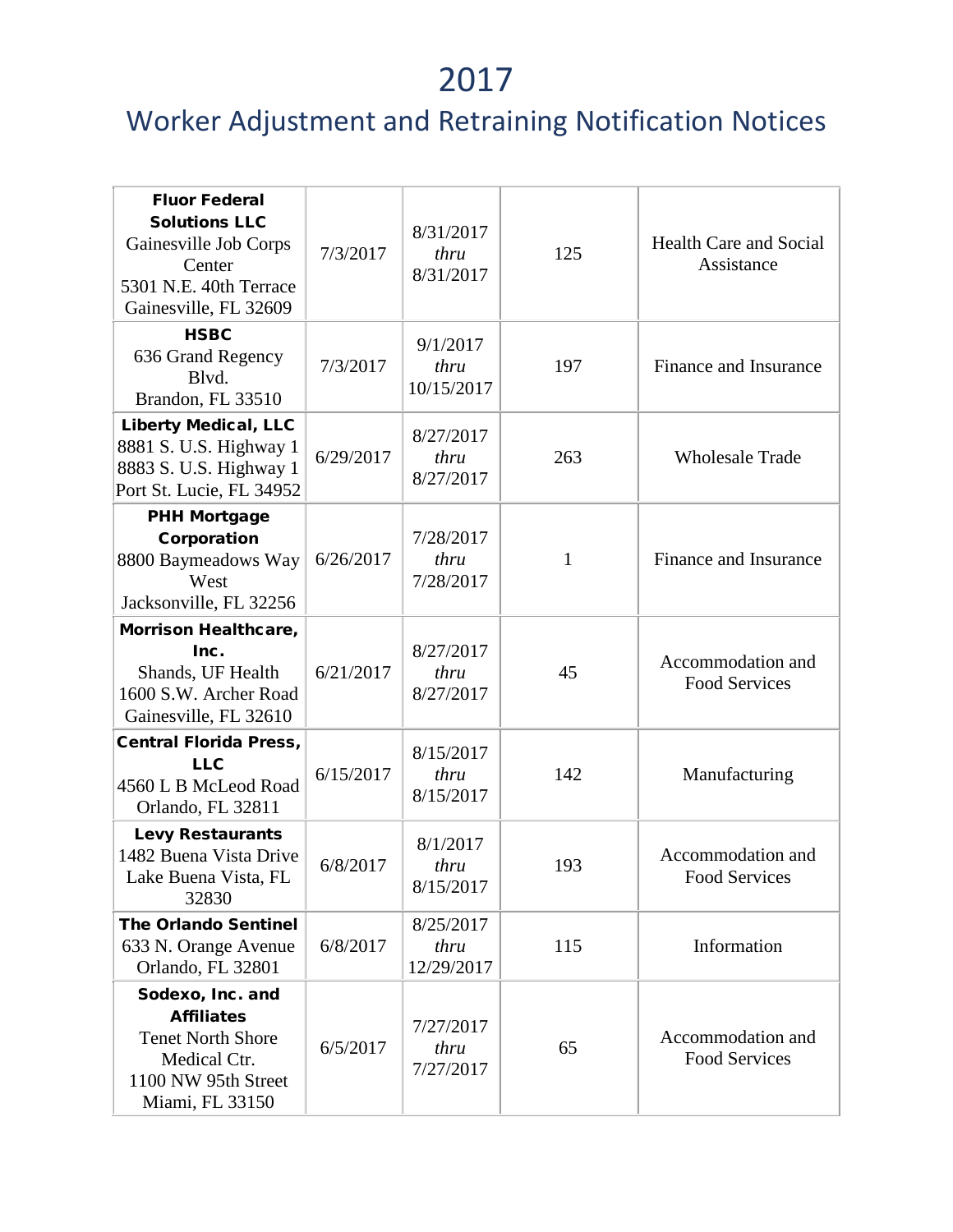| <b>Wexford Health</b><br>Sources, Inc.<br>Statewide<br>Statewide, FL 00000                                           | 5/30/2017 | 6/18/2017<br>thru<br>6/18/2017 | 540            | <b>Health Care and Social</b><br>Assistance                                              |
|----------------------------------------------------------------------------------------------------------------------|-----------|--------------------------------|----------------|------------------------------------------------------------------------------------------|
| <b>PHH Mortgage</b><br>Corporation<br>8800 Baymeadows Way<br>West<br>Jacksonville, FL 32256                          | 5/26/2017 | 7/28/2017<br>thru<br>8/11/2017 | 12             | Finance and Insurance                                                                    |
| <b>Colorado Premium</b><br>1630 NW 70th Avenue<br>7250 NW 35th Terrace<br>Miami, FL 33126                            | 5/8/2017  | 6/19/2017<br>thru<br>9/30/2017 | 167            | Manufacturing                                                                            |
| <b>HSBC</b><br>636 Grand Regency<br><b>Boulevard</b><br>Brandon, FL 33510                                            | 5/8/2017  | 7/1/2017<br>thru<br>7/15/2017  | $\overline{2}$ | Finance and Insurance                                                                    |
| <b>Kellogg Company</b><br>3360 Enterprise Avenue<br>Weston, FL 33331                                                 | 5/8/2017  | 7/8/2017<br>thru<br>8/4/2017   | 246            | Transportation and<br>Warehousing                                                        |
| <b>Transdev Services,</b><br>Inc.<br>9400 N.W. 37th Ave.,<br>Unit 700<br>Miami, FL 33147                             | 5/8/2017  | 6/30/2017<br>thru<br>6/30/2017 | 102            | Transportation and<br>Warehousing                                                        |
| <b>Fluor Federal</b><br><b>Solutions LLC</b><br><b>Various Locations</b><br>Jacksonville, FL 00000                   | 5/1/2017  | 6/30/2017<br>thru<br>6/30/2017 | 260            | Administrative and<br>Support and Waste<br>Management and<br><b>Remediation Services</b> |
| Alico, Inc.<br>Alico Citrus Nursery<br>18770 N. County Road<br>225<br>Gainesville, FL 32609                          | 4/28/2017 | 4/28/2017<br>thru<br>4/28/2017 | 31             | Agriculture, Forestry,<br><b>Fishing and Hunting</b>                                     |
| <b>PHH Mortgage</b><br><b>Corporation and PHH</b><br>Corp.<br>8800 Baymeadows Way,<br>West<br>Jacksonville, FL 32256 | 4/28/2017 | 6/30/2017<br>thru<br>6/30/2017 | 20             | Finance and Insurance                                                                    |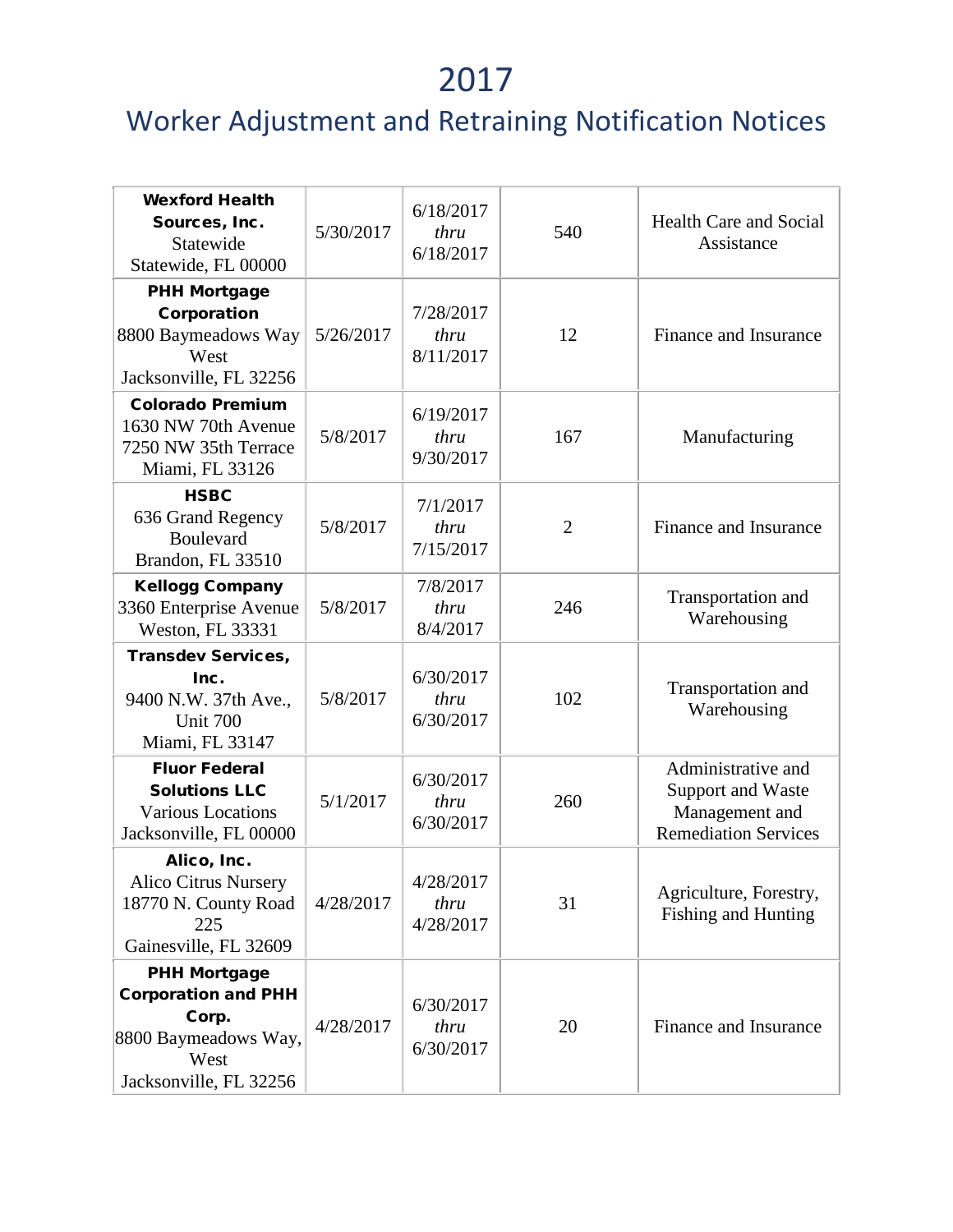| <b>Transitions Optical,</b><br>Inc.<br>9251 Belcher Road<br>Pinellas Park, FL 33782                      | 4/27/2017 | 6/30/2017<br>thru<br>6/30/2017  | 9   | Manufacturing                                                                            |
|----------------------------------------------------------------------------------------------------------|-----------|---------------------------------|-----|------------------------------------------------------------------------------------------|
| <b>HSBC</b><br>636 Grand Regency<br>Blvd.<br>Brandon, FL 33510                                           | 4/24/2017 | 6/22/2017<br>thru<br>7/6/2017   | 1   | Finance and Insurance                                                                    |
| DaVita Rx<br>2252 Commerce Park<br>Drive<br>Orlando, FL 32801                                            | 4/20/2017 | 6/19/2017<br>thru<br>10/19/2017 | 12  | <b>Health Care and Social</b><br>Assistance                                              |
| <b>Sears Holdings</b><br>Corporation<br>Location #01655<br>19505 Biscayne Blvd.<br>Miami, FL 33180       | 4/17/2017 | 7/9/2017<br>thru<br>7/23/2017   | 101 | <b>Retail Trade</b>                                                                      |
| <b>Sears Holdings</b><br>Corporation<br>Location #06185<br>19505 Biscayne Blvd.<br>Miami, FL 33180       | 4/17/2017 | 7/9/2017<br>thru<br>7/23/2017   | 17  | Retail Trade                                                                             |
| hhgregg<br>220 Deen Still Rd., Suite<br>100<br>Davenport, FL 33897                                       | 4/13/2017 | 5/31/2017<br>thru<br>5/31/2017  | 58  | Transportation and<br>Warehousing                                                        |
| Morrison Healthcare,<br>Inc.<br>Tampa General Hospital<br>1 Tampa General Circle<br>Tampa, FL 33606      | 4/7/2017  | 6/6/2017<br>thru<br>6/6/2017    | 119 | Accommodation and<br><b>Food Services</b>                                                |
| <b>International</b><br>Laboratories, LLC<br>2701 75th Street N.<br>St. Petersburg, FL 33710             | 4/6/2017  | 6/9/2017<br>thru<br>6/23/2017   | 112 | Administrative and<br>Support and Waste<br>Management and<br><b>Remediation Services</b> |
| <b>Dollar Express</b><br>Store #s 2403, 4997 and<br>11337<br><b>Several Locations</b><br>Miami, FL 00000 | 4/4/2017  | 6/30/2017<br>thru<br>6/30/2017  | 26  | <b>Retail Trade</b>                                                                      |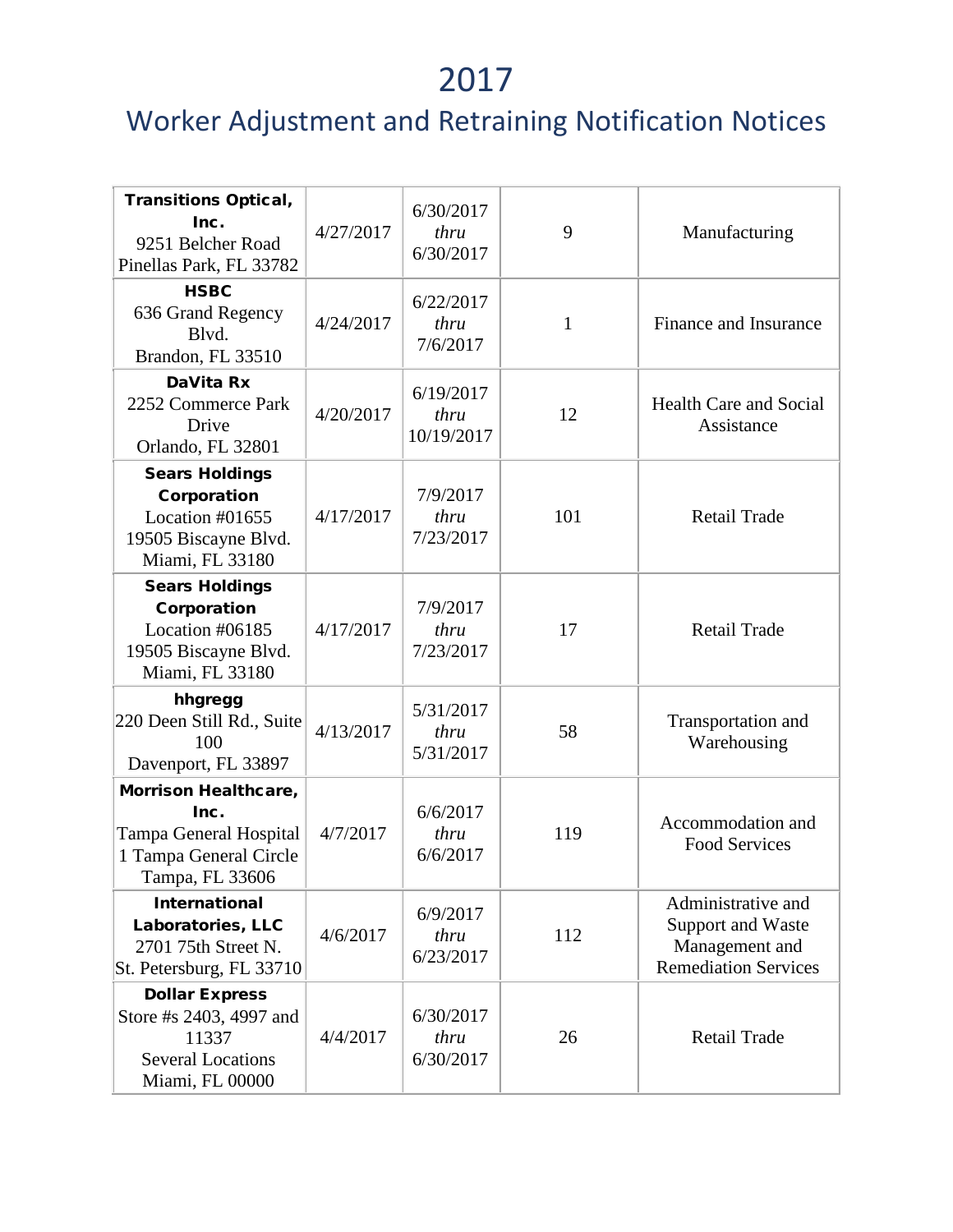| <b>Dollar Express</b><br>Store #s 8710, 8822, and<br>8963<br><b>Several Addresses</b><br>Kissimmee, FL 00000                   | 4/4/2017 | 6/30/2017<br>thru<br>6/30/2017 | 20 | <b>Retail Trade</b> |
|--------------------------------------------------------------------------------------------------------------------------------|----------|--------------------------------|----|---------------------|
| <b>Dollar Express Store</b><br>#10960<br>1497 N.E. 8th Street<br>Homestead, FL 33033                                           | 4/4/2017 | 6/30/2017<br>thru<br>6/30/2017 | 9  | <b>Retail Trade</b> |
| <b>Dollar Express Store</b><br>#2479<br>120 S. Federal HWY<br>Dania, FL 33004                                                  | 4/4/2017 | 6/30/2017<br>thru<br>6/30/2017 | 8  | <b>Retail Trade</b> |
| <b>Dollar Express Store</b><br>#6001<br>15 N. State Road 7<br>Plantation, FL 33317                                             | 4/4/2017 | 6/30/2017<br>thru<br>6/30/2017 | 5  | Retail Trade        |
| <b>Dollar Express Store</b><br>#7718<br>1801 N. Federal HWY<br>Hollywood, FL 33020                                             | 4/4/2017 | 6/30/2017<br>thru<br>6/30/2017 | 9  | <b>Retail Trade</b> |
| <b>Dollar Express Store</b><br>#8667<br>19922 N.W. 2nd Avenue<br>Miami Gardens, FL<br>33169                                    | 4/4/2017 | 6/30/2017<br>thru<br>6/30/2017 | 8  | <b>Retail Trade</b> |
| <b>Dollar Express Store</b><br>#s 2266 & 6773<br>4978 E. Busch Blvd.,<br>Ste. A<br>9001 N. Florida Ave<br>Tampa, FL 33617      | 4/4/2017 | 6/30/2017<br>thru<br>6/30/2017 | 20 | <b>Retail Trade</b> |
| <b>Dollar Express Store</b><br>#s 5790 & 8057<br>8625 Old Kings Rd. S.<br>3801 University Blvd.<br>W<br>Jacksonville, FL 32217 | 4/4/2017 | 6/30/2017<br>thru<br>6/30/2017 | 9  | <b>Retail Trade</b> |
| <b>Dollar Express Store</b><br>#s 8211 and 8246<br>951 Doyle Rd.                                                               | 4/4/2017 | 6/30/2017<br>thru<br>6/30/2017 | 11 | <b>Retail Trade</b> |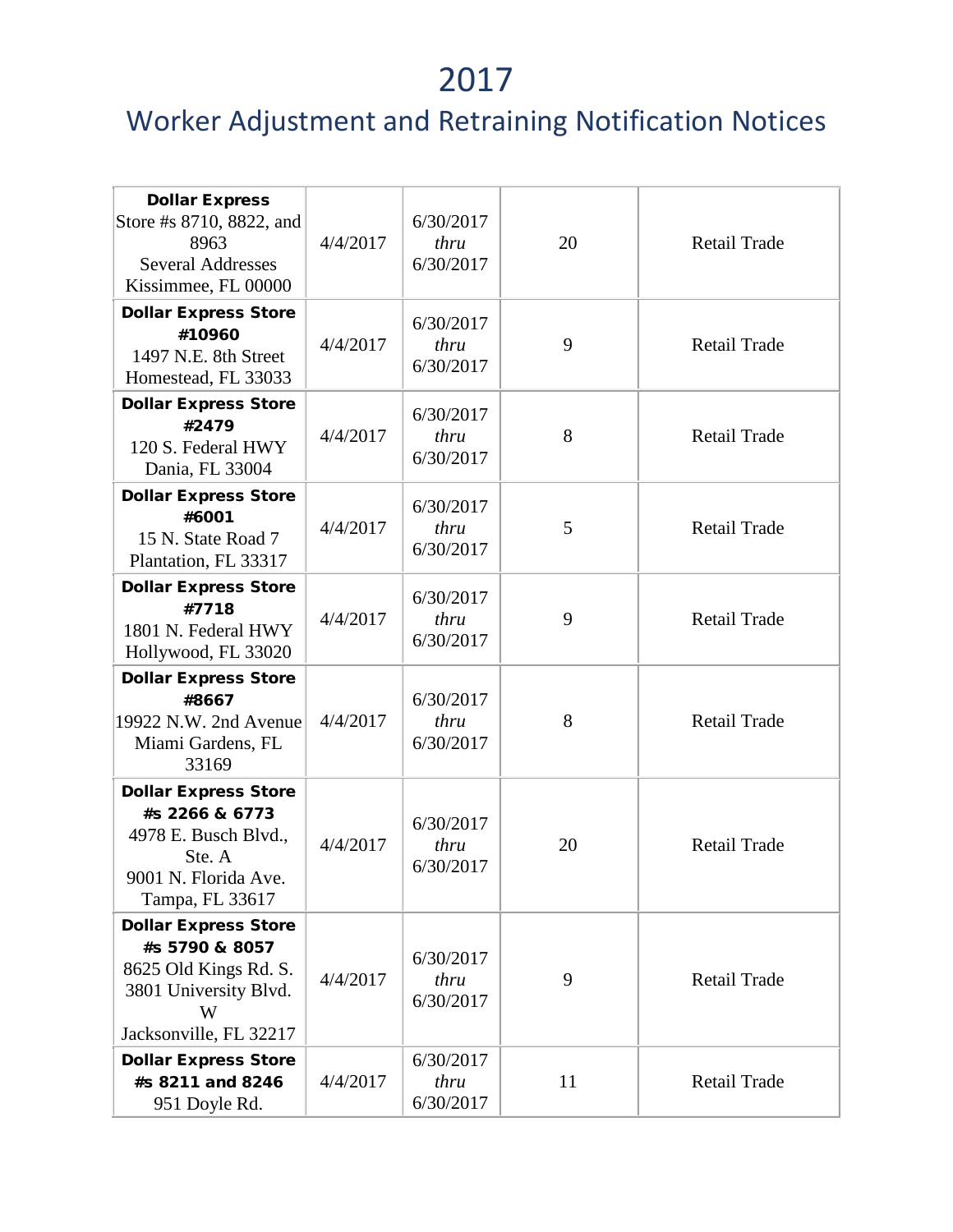| 2810 Elkham Blvd.<br>Deltona, FL 32725                                                                                           |           |                                |     |                                             |
|----------------------------------------------------------------------------------------------------------------------------------|-----------|--------------------------------|-----|---------------------------------------------|
| <b>Fluor Federal</b><br><b>Solutions, LLC</b><br>Gainesville Job Corp<br>Center<br>5301 NE 40th Terrace<br>Gainesville, FL 32609 | 4/4/2017  | 5/31/2017<br>thru<br>5/31/2017 | 125 | <b>Health Care and Social</b><br>Assistance |
| <b>Southwest Key</b><br>Programs, Inc.<br>12350 S.W. 285th Street<br>Homestead, FL 33033                                         | 4/3/2017  | 3/29/2017<br>thru<br>4/10/2017 | 94  | <b>Health Care and Social</b><br>Assistance |
| <b>HSBC</b><br>636 Grand Regency<br>Blvd.<br>Brandon, FL 33510                                                                   | 3/31/2017 | 6/1/2017<br>thru<br>6/15/2017  | 357 | Finance and Insurance                       |
| <b>Clinical Pathology</b><br><b>Labs. Southeast</b><br>6490 Hazeltine National<br>Drive<br>Suite 170<br>Orlando, FL 32822        | 3/30/2017 | 5/1/2017<br>thru<br>9/1/2017   | 73  | <b>Health Care and Social</b><br>Assistance |
| bebe stores, Inc.<br>10300 W. Forest Hill<br>Blvd #226<br><b>Wellington Green Store</b><br>Wellington, FL 33414                  | 3/28/2017 | 5/27/2017<br>thru<br>5/27/2017 | 7   | Retail Trade                                |
| bebe stores, Inc.<br>6000 Glades Rd.<br>#1081B<br>Boca Raton, FL 33431                                                           | 3/28/2017 | 5/27/2017<br>thru<br>5/27/2017 | 9   | Retail Trade                                |
| bebe stores, Inc.<br><b>Aventura Store</b><br>19575 Biscayne Blvd.<br>Aventura, FL 33180                                         | 3/28/2017 | 5/27/2017<br>thru<br>5/27/2017 | 15  | Retail Trade                                |
| bebe stores, Inc.<br>Dadeland Store<br>7535 N Kendall Dr<br>#1660A<br>Miami, FL 33156                                            | 3/28/2017 | 5/27/2017<br>thru<br>5/27/2017 | 10  | Retail Trade                                |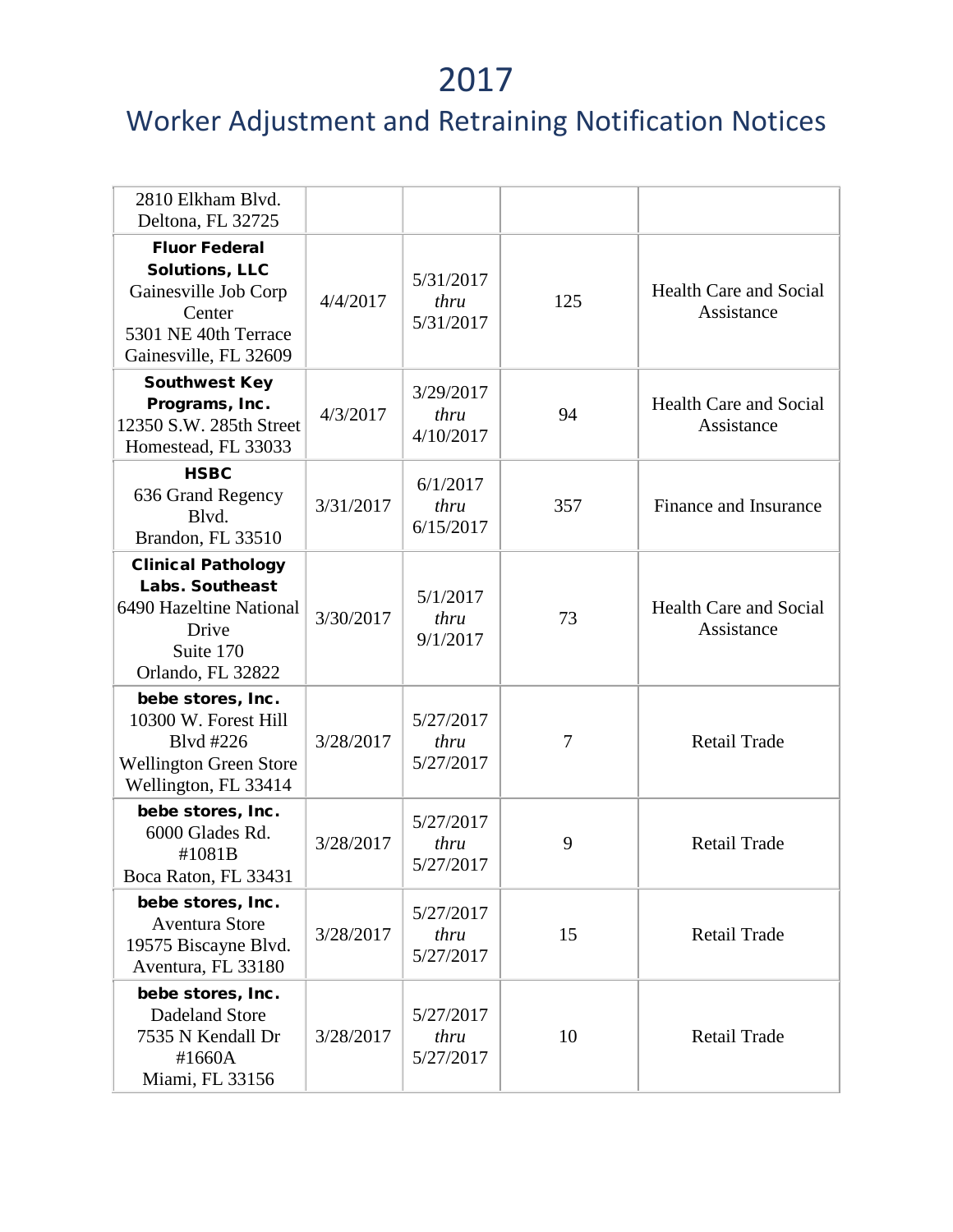| bebe stores, Inc.<br>Dolphin Mall Outlet<br>11401 NW 12th St. #376<br>Miami, FL 33172                     | 3/28/2017 | 5/27/2017<br>thru<br>5/27/2017 | 12 | Retail Trade        |
|-----------------------------------------------------------------------------------------------------------|-----------|--------------------------------|----|---------------------|
| bebe stores, Inc.<br>Ft. Lauderdale Store<br>2414 E Sunrise Blvd #F-<br>12<br>Ft. Lauderdale, FL<br>33304 | 3/28/2017 | 5/27/2017<br>thru<br>5/27/2017 | 9  | Retail Trade        |
| bebe stores, Inc.<br>Miami International<br><b>Store</b><br>1455 NW 107th Ave<br>#374A<br>Miami, FL 33172 | 3/28/2017 | 5/27/2017<br>thru<br>5/27/2017 | 7  | <b>Retail Trade</b> |
| bebe stores, Inc.<br><b>Palm Beach Store</b><br>3101 PGA Blvd. #F121<br>Palm Beach Gardens, FL<br>33410   | 3/28/2017 | 5/27/2017<br>thru<br>5/27/2017 | 10 | Retail Trade        |
| bebe stores, Inc.<br><b>Pembroke Gardens Store</b><br>14564 S.W. 5th St.<br>Pembroke Pines, FL<br>33027   | 3/28/2017 | 5/27/2017<br>thru<br>5/27/2017 | 9  | Retail Trade        |
| bebe stores, Inc.<br><b>Sawgrass Outlet Store</b><br>12801 W Sunrise Blyd<br>#451<br>Sunrise, FL 33323    | 3/28/2017 | 5/27/2017<br>thru<br>5/27/2017 | 17 | Retail Trade        |
| bebe stores, Inc.<br>Shops at Merrick Park<br>350 San Lorenzo Ave<br>#2305<br>Coral Gables, FL 33146      | 3/28/2017 | 3/31/2017<br>thru<br>3/31/2017 | 7  | <b>Retail Trade</b> |
| bebe stores, Inc.<br><b>South Beach Store</b><br>900 Lincoln Road<br>Miami Beach, FL 33139                | 3/28/2017 | 5/27/2017<br>thru<br>5/27/2017 | 13 | <b>Retail Trade</b> |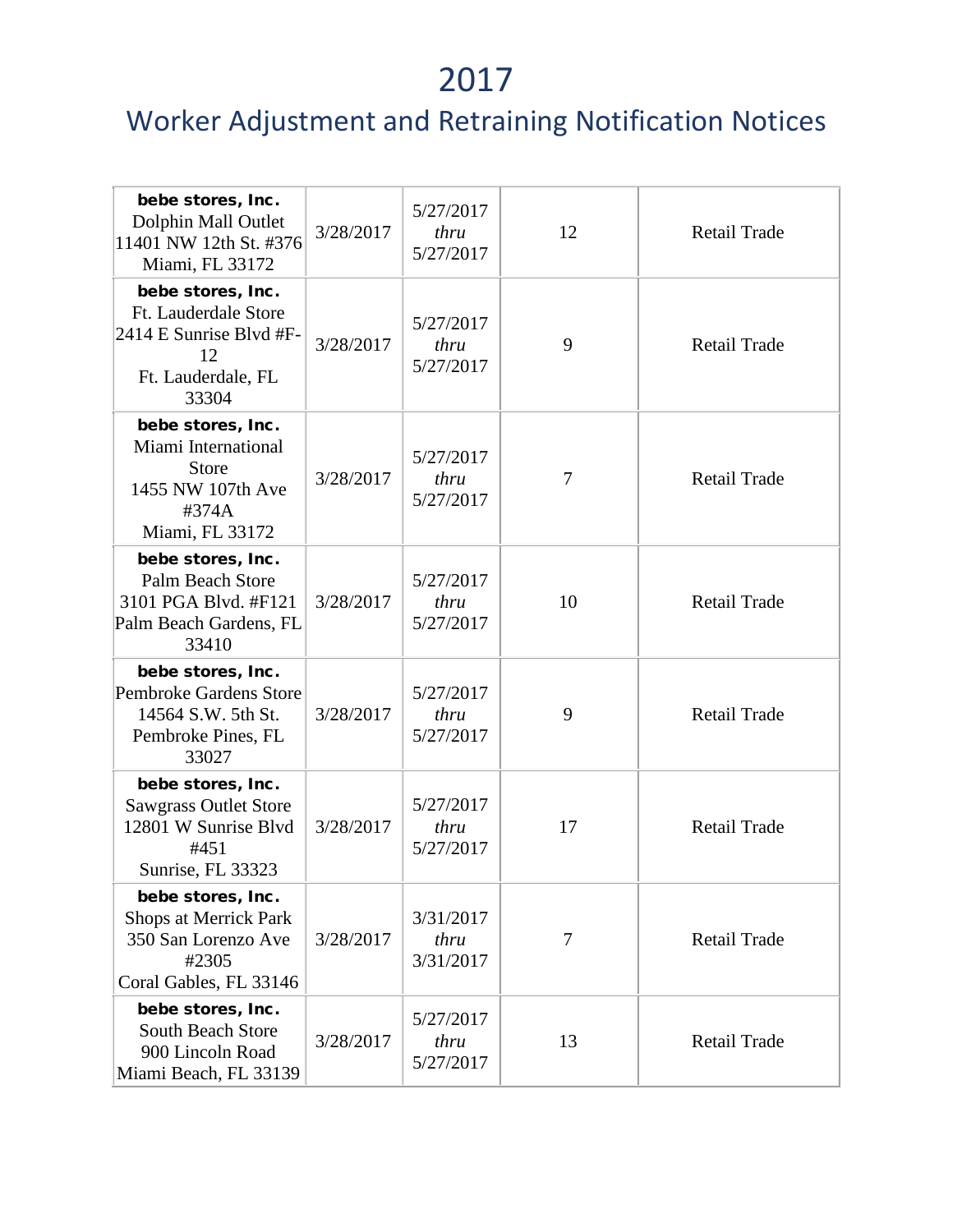| bebe stores, Inc.<br>The Falls Store<br>8888 SW 136th St.<br>#555A<br>Miami, FL 33176                                | 3/28/2017 | 5/27/2017<br>thru<br>5/27/2017  | 8   | <b>Retail Trade</b>                                 |
|----------------------------------------------------------------------------------------------------------------------|-----------|---------------------------------|-----|-----------------------------------------------------|
| <b>CTIS</b><br>West Palm Bch.<br>Location<br>950 W. 13th St., Bay 3<br>Riviera Beach, FL<br>33404                    | 3/28/2017 | 5/20/2017<br>thru<br>5/20/2017  | 70  | Construction                                        |
| <b>The Cheesacake</b><br><b>Factory</b><br>CocoWalk<br>3015 Grand Avenue<br>Coconut Grove, FL<br>33133               | 3/28/2017 | 5/28/2017<br>thru<br>5/28/2017  | 92  | Accommodation and<br><b>Food Services</b>           |
| <b>Valassis Direct Mail</b><br>7651 Southland Blvd.<br>Orlando, FL 32809                                             | 3/28/2017 | 5/22/2017<br>thru<br>6/30/2017  | 71  | Information                                         |
| <b>SURVICE Engineering</b><br>Company<br>Eglin Air Force Base<br>Eglin AFB, FL 32542                                 | 3/21/2017 | 4/22/2017<br>thru<br>4/22/2017  | 91  | Professional, Scientific,<br>and Technical Services |
| J.C. Penney<br>Corporation, Inc.<br><b>Lakeland Logistics</b><br>Center<br>6800 State Rd. 33 N<br>Lakeland, FL 33805 | 3/15/2017 | 5/19/2017<br>thru<br>10/27/2017 | 119 | <b>Retail Trade</b>                                 |
| Comtech<br>C&CT (Comtech TCS)<br>Tampa<br>206 Kelsey Lane<br>Tampa, FL 33619                                         | 3/13/2017 | 2/16/2017<br>thru<br>6/14/2017  | 40  | Professional, Scientific,<br>and Technical Services |
| <b>Aramark</b><br><b>FSU - 945 West</b><br>Jefferson St.<br><b>Seminole Dining</b><br>Tallahassee, FL 32304          | 3/10/2017 | 5/30/2017<br>thru<br>5/30/2017  | 899 | Accommodation and<br><b>Food Services</b>           |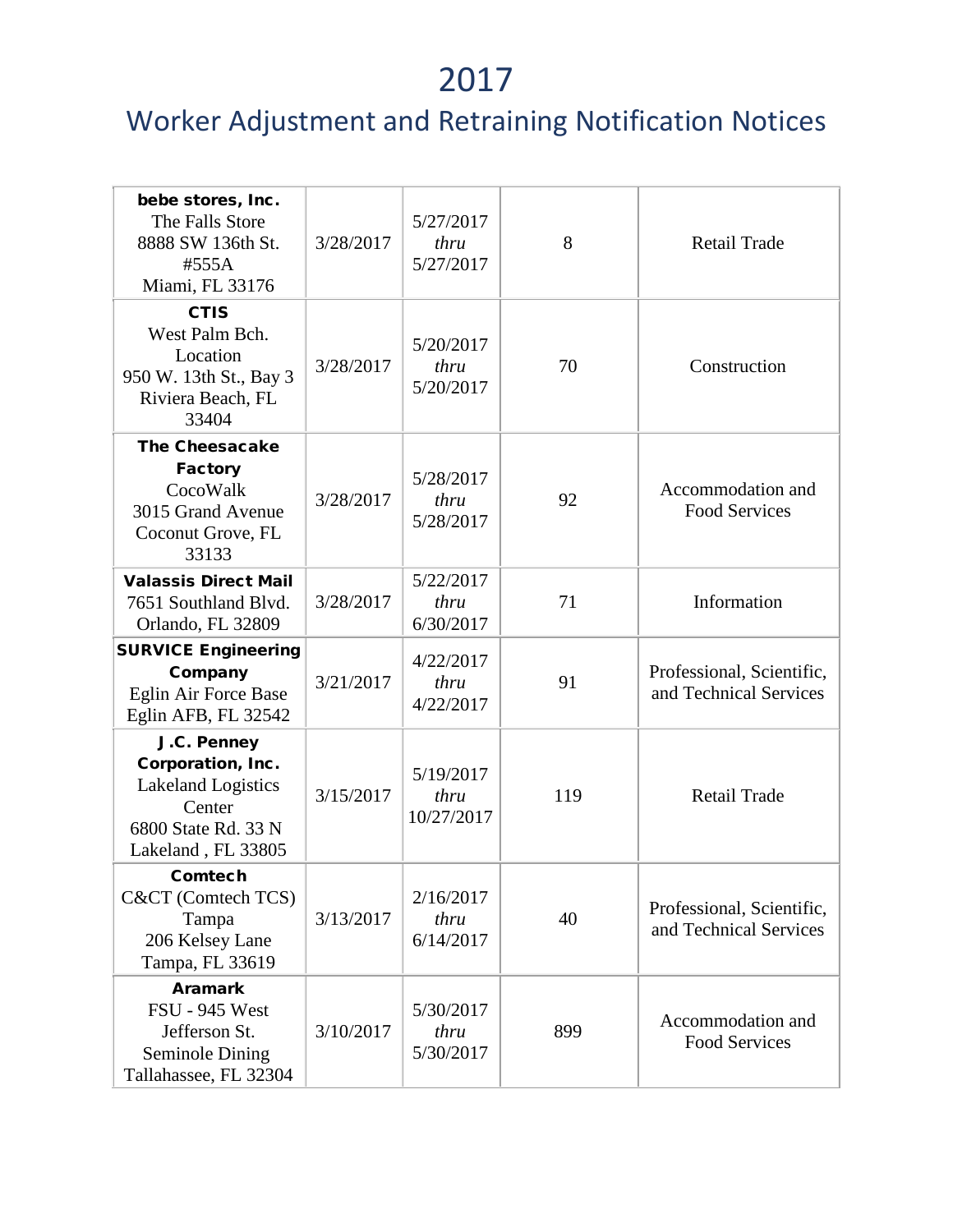| <b>Hyde Beach Kitchen</b><br>+ Cocktails<br>111 S. Surf Road<br>Hallandale, FL 33009                                                     | 3/9/2017  | 5/7/2017                       | 101 | Accommodation and<br><b>Food Services</b>           |
|------------------------------------------------------------------------------------------------------------------------------------------|-----------|--------------------------------|-----|-----------------------------------------------------|
| <b>Source One Direct,</b><br>Inc.<br>7357 Digital Circle<br>Jacksonville, FL 32258                                                       | 3/7/2017  | 5/1/2017<br>thru<br>12/31/2017 | 170 | Finance and Insurance                               |
| <b>PAE Aviation and</b><br><b>Technical Services</b><br><b>LLC</b><br>103 North Barrancas<br>Ave.<br>Building 110<br>Eglin AFB, FL 32542 | 3/6/2017  | 3/31/2017<br>thru<br>3/31/2017 | 133 | Transportation and<br>Warehousing                   |
| <b>American Tower</b><br>Corporation<br>750 Park of Commerce<br>Boulevard<br>Suite 300<br>Boca Raton, FL 33487                           | 3/1/2017  | 5/1/2017                       | 56  | Professional, Scientific,<br>and Technical Services |
| <b>EmblemHealth</b><br>Services, LLC<br>3251 Hollywood<br>Boulevard<br>Hollywood, FL 33021                                               | 3/1/2017  | 4/14/2017<br>thru<br>4/28/2017 | 221 | <b>Health Care and Social</b><br>Assistance         |
| <b>Broadband</b><br><b>Interactive</b><br>Statewide<br>Statewide, FL 00000                                                               | 2/28/2017 | 3/14/2017<br>thru<br>3/14/2017 | 129 | Information                                         |
| Cempra<br><b>Pharmaceuticals</b><br>Statewide<br>Statewide, FL 00000                                                                     | 2/28/2017 | 3/1/2017<br>thru<br>3/1/2017   | 7   | <b>Wholesale Trade</b>                              |
| The H.T. Hackney<br>Company<br>5601 E. MIlton Road<br>Milton, FL 32583                                                                   | 2/28/2017 | 4/16/2017<br>thru<br>4/16/2017 | 40  | <b>Wholesale Trade</b>                              |
| <b>JELD-WEN Interior</b><br><b>Doors</b>                                                                                                 | 2/6/2017  | 3/31/2017<br>thru<br>3/31/2017 | 82  | Manufacturing                                       |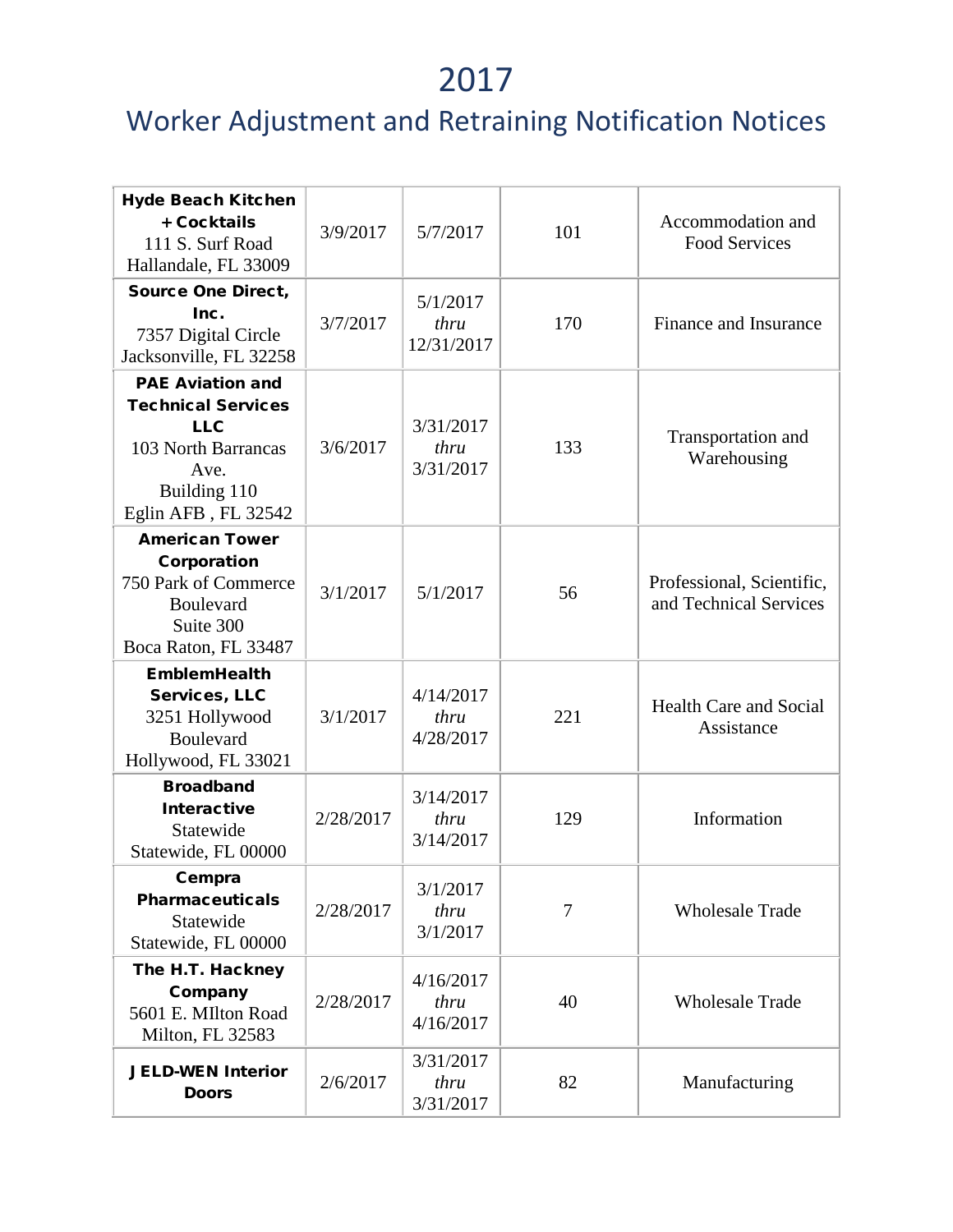| 1700 Avenue A<br>Kissimmee, FL 34758                                                                                                   |           |                                |                |                                                                                          |
|----------------------------------------------------------------------------------------------------------------------------------------|-----------|--------------------------------|----------------|------------------------------------------------------------------------------------------|
| <b>Schumacher Clinical</b><br><b>Partners</b><br>4350 Fowler<br>Fort Myers, FL 33901                                                   | 2/6/2017  | 4/8/2017<br>thru<br>11/18/2017 | 125            | Professional, Scientific,<br>and Technical Services                                      |
| <b>IAP Worldwide</b><br>Services, Inc.<br><b>MacDill Air Force Base</b><br>7621 Hillsborough Loop<br>Dr<br>Tampa, FL 33621             | 2/1/2017  | 2/28/2017<br>thru<br>2/28/2017 | 45             | Administrative and<br>Support and Waste<br>Management and<br><b>Remediation Services</b> |
| <b>Transitions Optical,</b><br>Inc.<br>9251 Belcher Road<br>Pinellas Park, FL 33782                                                    | 2/1/2017  | 3/31/2017<br>thru<br>3/31/2017 | $\overline{4}$ | Manufacturing                                                                            |
| <b>Florida Inst. for</b><br><b>Cardiovascular Care</b><br>Statewide<br>Statewide, FL 00000                                             | 1/31/2017 | 3/10/2017<br>thru<br>3/31/2017 | 109            | <b>Health Care and Social</b><br>Assistance                                              |
| <b>Mundy Maintenance</b><br>and Services, LLC<br>Ascend Facility at<br>Pensacola<br>3000 Old Chemstrand<br>Rd.<br>Cantonment, FL 32533 | 1/31/2017 | 3/31/2017<br>thru<br>3/31/2017 | 123            | Manufacturing                                                                            |
| <b>Aircraft Service</b><br>International, Inc.<br>Orlando Int'l. Airport<br>8394 Bear Road<br>Orlando, FL 32827                        | 1/30/2017 | 3/31/2017<br>thru<br>3/31/2017 | 125            | Transportation and<br>Warehousing                                                        |
| <b>PHH Mortgage</b><br>Corporation<br>8800 Baymeadows Way<br>West<br>Jacksonville, FL 32256                                            | 1/30/2017 | 3/31/2017<br>thru<br>4/14/2017 | 7              | Finance and Insurance                                                                    |
| <b>Binder &amp;</b><br><b>Binder/LakePointe</b><br>One<br>3109 W Dr. Martin                                                            | 1/27/2017 | 3/31/2017<br>thru<br>3/31/2017 | 65             | <b>Finance and Insurance</b>                                                             |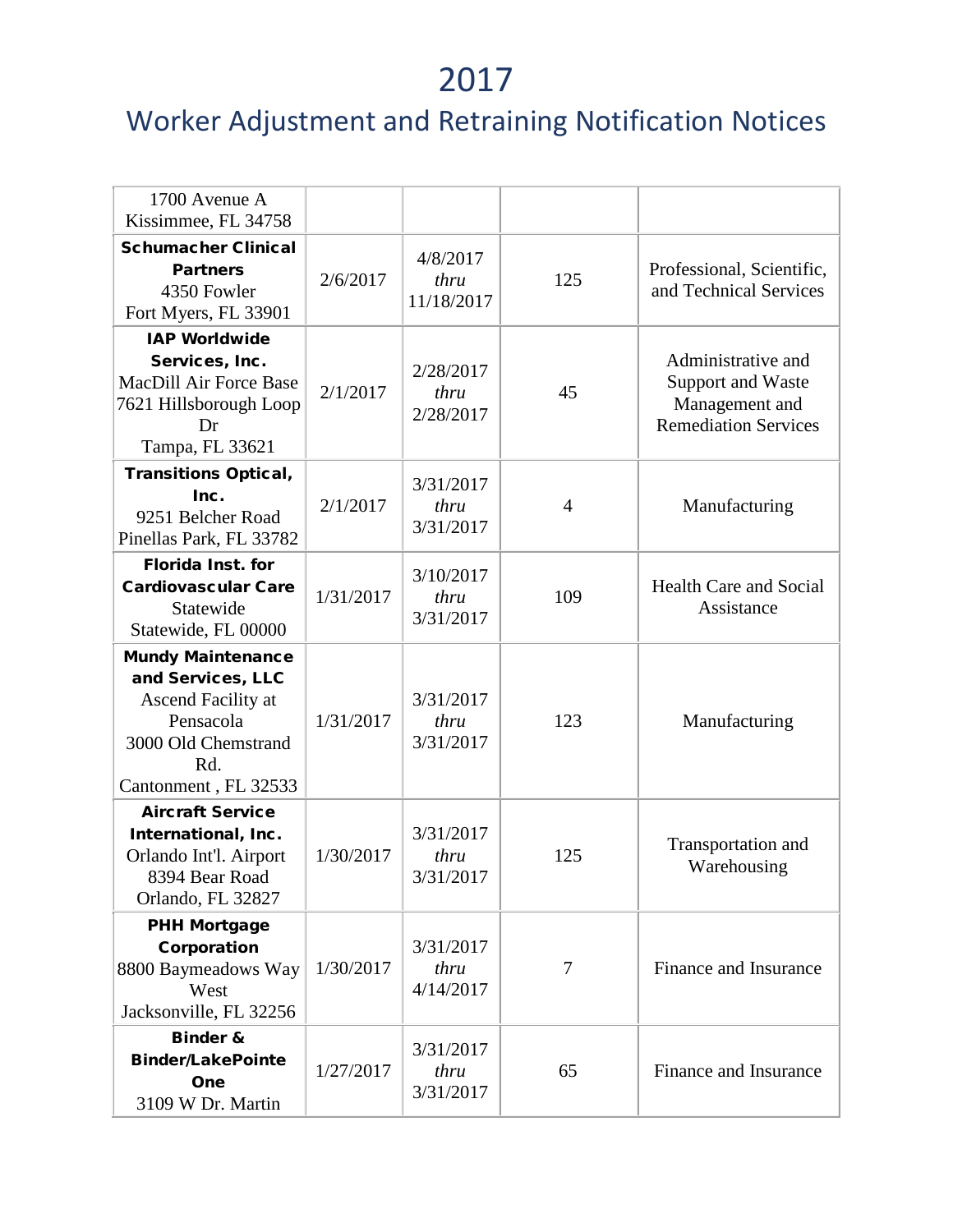| Luther King<br>Boulevard, Fourth Floor<br>Tampa, FL 33607                                                         |           |                                |     |                                              |
|-------------------------------------------------------------------------------------------------------------------|-----------|--------------------------------|-----|----------------------------------------------|
| <b>Swiss Watch</b><br><b>International</b><br>3701 Flamingo Road,<br>Suite 100<br>Miramar, FL 33027               | 1/27/2017 | 1/23/2017<br>thru<br>1/23/2017 | 129 | Manufacturing                                |
| Equity One, Inc.<br>1600 NE Miami<br><b>Gardens Drive</b><br>North Miami Beach, FL<br>33179                       | 1/23/2017 | 3/1/2017<br>thru<br>6/1/2017   | 48  | <b>Real Estate and Rental</b><br>and Leasing |
| <b>Walmart Store # 6400</b><br>1794 22nd Street South<br>St. Petersburg, FL 33712                                 | 1/18/2017 | 3/31/2017<br>thru<br>3/31/2017 | 79  | <b>Retail Trade</b>                          |
| <b>Feld Entertainment,</b><br>Inc.<br>Ringling Bros $\&$<br>Barnum & Bailey<br>800 Feld Way<br>Palmetto, FL 34221 | 1/17/2017 | 3/24/2017<br>thru<br>5/28/2017 | 462 | Arts, Entertainment, and<br>Recreation       |
| <b>Advantage Rent A Car</b><br>and E-Z Rent A Car<br>5012 W. Laurel Street<br>Tampa, FL 33607                     | 1/10/2017 | 2/10/2017<br>thru<br>2/10/2017 | 25  | <b>Real Estate and Rental</b><br>and Leasing |
| <b>Macy's Oviedo</b><br><b>Marketplace Store</b><br>1400 Oviedo<br>Marketplace Blvd.<br>Oviedo, FL 32765          | 1/6/2017  | 3/6/2017<br>thru<br>3/19/2017  | 100 | Retail Trade                                 |
| Macy's Sarasota<br><b>Square Store</b><br>8201 S. Tamiami Trail<br>Sarasota, FL 34238                             | 1/6/2017  | 3/6/2017<br>thru<br>3/19/2017  | 92  | Retail Trade                                 |
| <b>Macy's University</b><br><b>Square Mall Store</b><br>2201 University Square<br>Mall<br>Tampa, FL 33612         | 1/6/2017  | 3/6/2017<br>thru<br>3/19/2017  | 80  | <b>Retail Trade</b>                          |